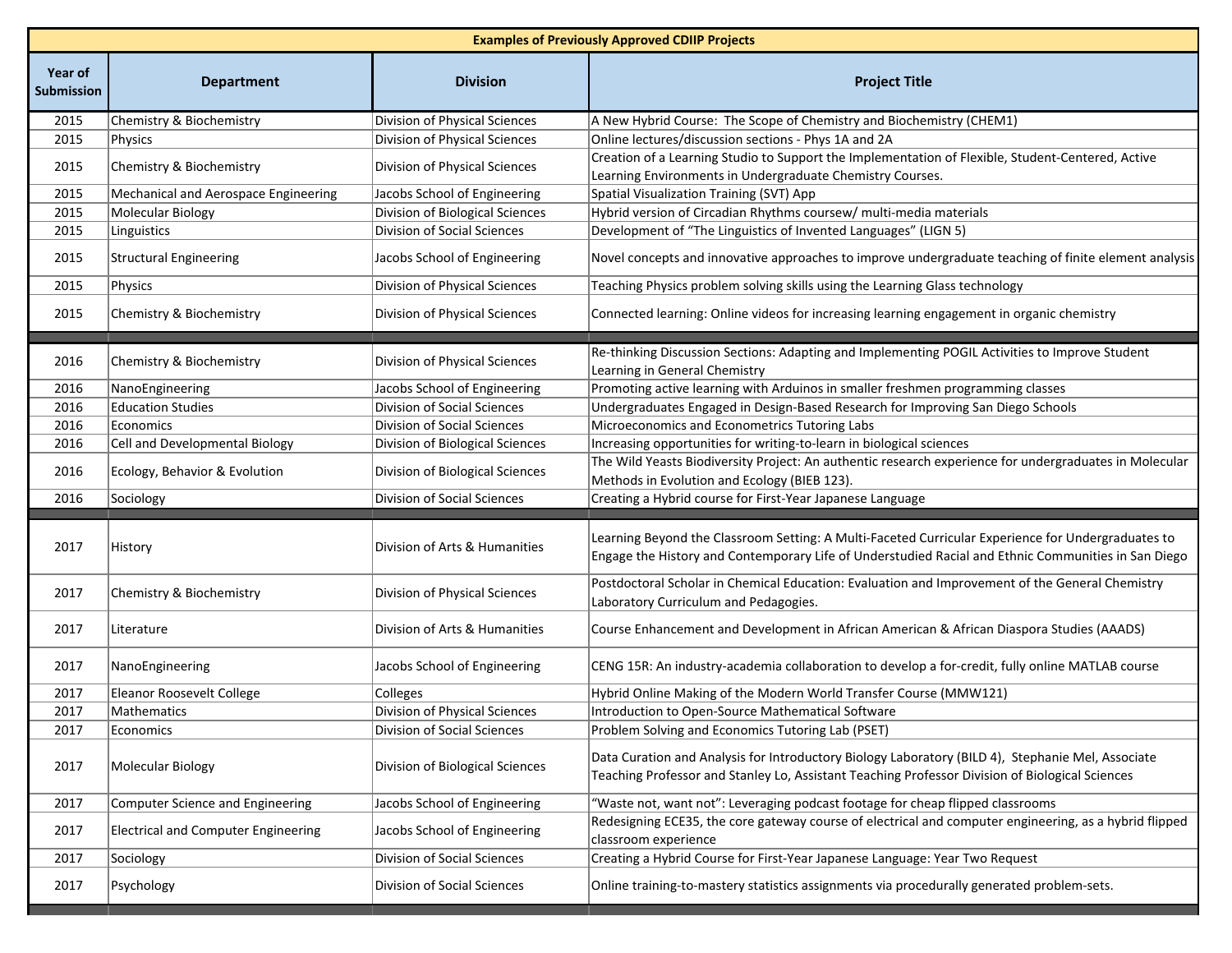| 2018 | <b>Electrical and Computer Engineering</b> | Jacobs School of Engineering         | Redesigning ECE 65 by integrating critical thinking training videos to the course                                                                                                              |
|------|--------------------------------------------|--------------------------------------|------------------------------------------------------------------------------------------------------------------------------------------------------------------------------------------------|
| 2018 | <b>Physics</b>                             | Division of Physical Sciences        | New Hybrid Course Development: Topical Research Mini-Course Astrophysics Pilot                                                                                                                 |
| 2018 | Chemistry & Biochemistry                   | Division of Physical Sciences        | Improving Student Learning Outcomes and Critical Thinking in Introductory Biochemistry Using POGIL                                                                                             |
|      | <b>Political Science</b>                   |                                      | "Out of the Required Research Methods Course and into the Lower-Division Classroom: A Case Study in                                                                                            |
| 2018 |                                            | Division of Social Sciences          | Expanding Undergraduate Exposure to Research in the Social Sciences"                                                                                                                           |
| 2018 | Geosciences Research Division              | <b>SCRIPPS</b>                       | Modernizing the SIO Geological Teaching Collection                                                                                                                                             |
| 2018 | Anthropology                               | Division of Social Sciences          | UCSD / La Posta Kumeyaay Archaeological Field School                                                                                                                                           |
| 2018 | Mathematics                                | Division of Physical Sciences        | Linear Transformation: Flipping Discussion Sections and Realigning Scientific Computing in Linear Algebra                                                                                      |
| 2018 | Cell and Developmental Biology             | Division of Biological Sciences      | Developing students' abilities to construct scientific arguments based on data from primary literature                                                                                         |
| 2018 | <b>Electrical and Computer Engineering</b> | Jacobs School of Engineering         | Transforming ECE15 into a hybrid flipped class and adapting it to better serve students with little prior<br>programming experience.                                                           |
| 2018 | Economics                                  | Division of Social Sciences          | Game Theory Video Handbook - Phase 1                                                                                                                                                           |
| 2018 | Cell and Developmental Biology             | Division of Biological Sciences      | Generation of a shared video lecture resource to facilitate the conversion of BICD 110 (Cell Biology) to a<br>flipped model.                                                                   |
|      |                                            |                                      |                                                                                                                                                                                                |
| 2019 | <b>Electrical and Computer Engineering</b> | Jacobs School of Engineering         | Redesigning ECE 101 by preparing lecture videos and Matlab-based group projects to the course to offer<br>it as a hybrid/flipped course in the electrical and computer engineering department. |
| 2019 | Psychology                                 | Division of Social Sciences          | <b>Community Science</b>                                                                                                                                                                       |
| 2019 | Mechanical and Aerospace Engineering       | Jacobs School of Engineering         | MAE170 "Experimental Techniques" Lab Course Redesign with Live Demonstration Content Transfer to<br>MAE131A "Solid Mechanics I" and MAE130C "Mechanics III: Vibrations"                        |
| 2019 | Chemistry & Biochemistry                   | Division of Physical Sciences        | Chemical Thinking: Transforming CHEM 4: Basic Chemistry into a Hybrid Course to Meet Departmental<br>Needs for a Preparatory Chemistry Course                                                  |
| 2019 | Mechanical and Aerospace Engineering       | Jacobs School of Engineering         | Flipped Hands-on Exercises for New Statics and Dynamics Curriculum                                                                                                                             |
| 2019 | NanoEngineering                            | Jacobs School of Engineering         | CENG 100L: Incorporating hands-on, laboratory activities to a sophomore level chemical engineering<br>course                                                                                   |
| 2019 | Mechanical and Aerospace Engineering       | Jacobs School of Engineering         | Flipping Machine Design Course: An Experiential Leanings approach to Design of Machine Elements                                                                                                |
| 2019 | Philosophy                                 | Division of Arts & Humanities        | Creating screencasts, with subtitles, as an additional modality of content delivery for Philosophy 10<br>Introduction to Logic.                                                                |
| 2019 | Philosophy                                 | Division of Arts & Humanities        | A Role-Immersion Game for Teaching Philosophy and Ethics                                                                                                                                       |
| 2019 | Physics                                    | Division of Physical Sciences        | Flipping Physics 130A: Creating online lecture videos and interactive in-class exercises for the upper-level<br>introduction to Quantum Mechanics                                              |
| 2019 | History                                    | Division of Arts & Humanities        | The Great East Asian Tradition for UCSD                                                                                                                                                        |
| 2019 | <b>Electrical and Computer Engineering</b> | Jacobs School of Engineering         | Creating technologies to support the flipped classroom.                                                                                                                                        |
| 2019 | Communication                              | Division of Social Sciences          | Building a Transnational Visual Archive for Teaching Media Methods to International Undergraduate<br>Students                                                                                  |
| 2019 | Physics                                    | Division of Physical Sciences        | Physics 2E: A New Bridge Course from Lower- to Upper-Division Physics                                                                                                                          |
| 2019 | School of Global Policy and Strategy       | School of Global Policy and Strategy | Creating Hybrid Course Learning Materials for the First-Year Japanese Language Series                                                                                                          |
| 2020 | <b>Political Science</b>                   | Division of Social Sciences          | Online Instructional Modules for Introductory Statistics in Political Science, and Beyond                                                                                                      |
| 2020 | <b>Thurgood Marshall College</b>           | Colleges                             | Scaffolded Remote Support for Successful Strategic Reading in DOC 1                                                                                                                            |
| 2020 | Chemistry & Biochemistry                   | Division of Physical Sciences        | Updating the Organic Lab: Scientific Argumentation based on Spectroscopy                                                                                                                       |
| 2020 | Psychology                                 | Division of Social Sciences          | Enhancing the Psychology core methods curriculum: a new emphasis on computational literacy, open-<br>science practices, and project-based collaboration                                        |